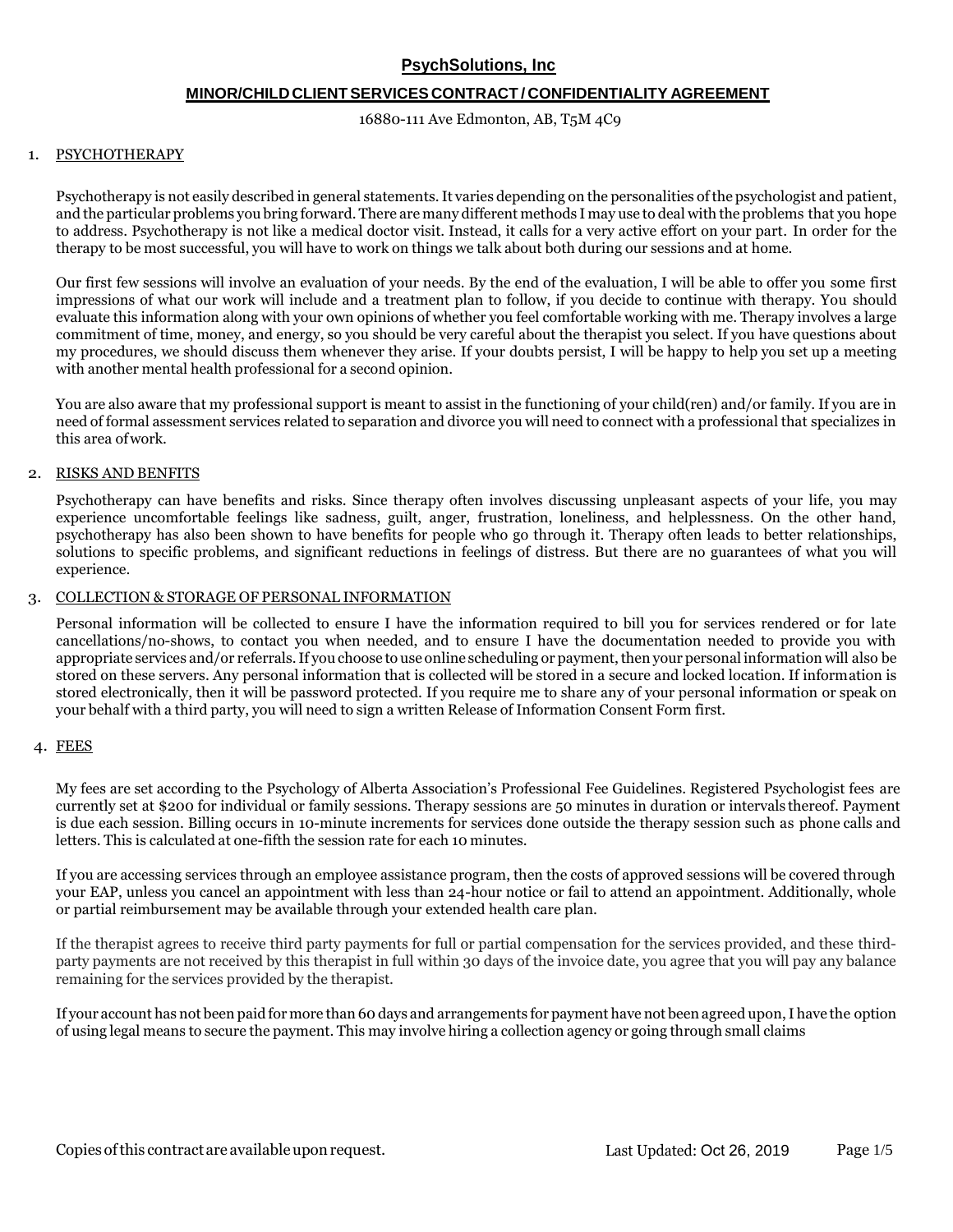# **MINOR/CHILD CLIENT SERVICES CONTRACT / CONFIDENTIALITY AGREEMENT**

### 16880-111 Ave Edmonton, AB, T5M 4C9

Court. If such legal action is necessary, its costs will be included in the claim. In most collection situations, the only information I release regarding a patient's treatment is his/her name, the nature of services provided, and the amount due.

#### 5.CANCELLATION / RESCHEDULING POLICY

Unless you provide 24-hour notice, you will be responsible for the full cost of your session. Further sessions will not be arranged until late cancellation/rescheduling or no-show fees are paid. If payment is not received, then your file will be closed.

#### 6.CONFIDENTIALITY & LIMITS

- $\Box$  As a psychologist, I am registered with the College of Alberta Psychologists (CAP), a professional association, and I am bound by their professional Code of Ethics.
- $\Box$  As a social worker, I am registered with the Alberta College of Social Workers, a professional association, and I am bound by their professional Code of Ethics.

Your information will be strictly confidential, and no information will be released without your knowledge and written consent with respect to the following exceptions:

- If there is a concern that you are at risk of harming or killing yourself or someone else,
- Cases of suspected child neglect orabuse,
- IfI receive a subpoena or summons from the courts or Workers Compensation Board,
- If you arrive under the influence of alcohol or drugs and you insist on driving (and refuse alternate arrangements),
- If a medical emergency arises,
- Third Party Payment and Insurance companies are given information that they request regarding services to clients. Information which may be requested includes type of services, dates/times of services, diagnosis, treatment plan, description of impairment, progress of therapy, case notes and summaries.
- In the event of a client's death, the spouse or parents of a deceased client may have a right to access their child's or spouse's records.
- Professional misconduct by a health care professional must be reported by other health care professionals. In cases in which a professional or legal disciplinary meeting is being held regarding the health care professional's actions related records may be released in order to substantiate disciplinary concerns.
- When fees for services are not paid in a timely manner, collection agencies may be utilized in collecting unpaid debts. The specific content of the services (e.g. diagnosis, treatment plan, case notes, testing) is not disclosed. If a debt remains unpaid it may be reported to credit agencies and the client's report may state the amount owed, time frame and the name of the office.I may occasionally find it helpful to consult other professionals about a case.
- I may occasionally find it helpful to consult other professionals about a case. During a consultation, I make every effort to avoid revealing the identity of my client(s). I am also legally bound to keep the information confidential. If you don't object,I will not tell you about these consultations unless Ifeel that it is important to our work together.

As an added measure to protect client privacy, I also make it a policy to not approach clients while in a public setting. Clients, however, are welcome to approach me if they would like to exchange greetings. It is understood that if I inadvertently violate the client's privacy or confidentiality, then I will notify the client as soon as the breach is noticed.

### 7.EMERGENCY CONTACTS / COMMUNITYCHAMPION

| Emergency Contact: (Name/Role): | (Phone): |
|---------------------------------|----------|
|                                 |          |

Emergency Contact: (Name/Role): (Phone): (Phone):

Copies ofthis contract are availableuponrequest. Last Updated: Oct 26, 2019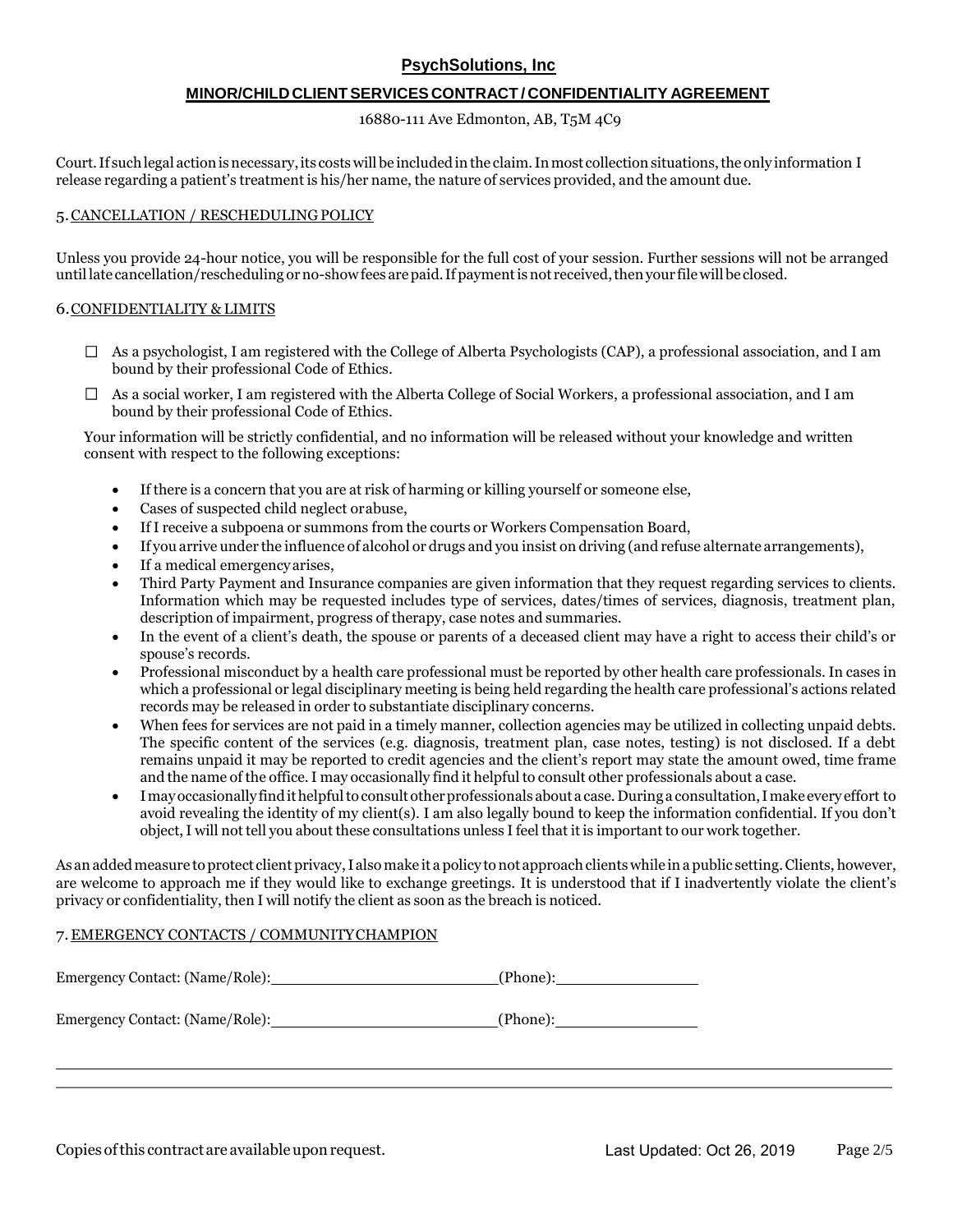### **MINOR/CHILD CLIENT SERVICES CONTRACT / CONFIDENTIALITY AGREEMENT**

16880-111 Ave Edmonton, AB, T5M 4C9

The above emergency contact person(s) will be contacted under the following conditions:

The role of the emergency contact / community champion will be to:

- $\Box$  provide client history
- $\Box$ monitormoodandbehavior
- $\Box$  assist with treatment planning and coordination
- $\Box$  provide additional means of contacting client if connection lost
- $\Box$  provide onsite technical assistance if using telepsychology
- $\Box$  provide support to client during emergency situations.

# 8.ADDITIONAL CONFIDENTIALITYLIMITS FOR MINORS

If you are under eighteen years of age, please be aware that the law may provide your parents the right to access personal information shared in therapy.It is my policy to request an agreement from parents that they agree they will not access your private information shared in therapy so that you have a private place to work on any concerns you may have. If they agree, I will provide them only with general information about our work together that will let them know about your progress and how they cansupport you as parents. I will also share any concerns I may have about you ifI think there is a high risk that you will seriously harm yourself or someone else.If requested,I may also provide them with a summary of your treatment whenit is complete. Before giving them any information, I will discuss the matter with you, if possible, and do my best to handle any objections or concerns you may have with what I am prepared to discuss.

Minor - By signing here, you are stating that, as a minor, you understand the above and that your parent(s)/guardian(s) may have the legal right to view your treatment records.

Minor's Signature: 2008 and 2008 and 2008 and 2008 and 2008 and 2008 and 2008 and 2008 and 2008 and 2008 and 2008 and 2008 and 2008 and 2008 and 2008 and 2008 and 2008 and 2008 and 2008 and 2008 and 2008 and 2008 and 2008

Parent(s)/Guardian(s)-By signing here, you are stating that, as a parent/guardian, you understand the above and that you also agree that you will respect your child's privacy and to not access the personal information they share in therapy.

Client'sSignature: Date:

### 9.SUPERVISION OF MINORS

By agreeing to receive services from myself for your child, you also agree to and understand that my waiting room is not supervised and that there is no receptionist monitoring it, therefore their safety cannot be ensured. You understand that it will be in the best interest of your child that they are supervised at all times while in the building or in my waiting room. This supervision can be provided by myself or another trusted adult of your choosing. This requirement for supervision also includes dropping off or picking up your child or when you may need to leave the waiting room for a bathroom break. If you are late to pick up your child and I am required to supervise them,then the time I spend supervising your child will be charged to your bill. If you choose to leave your child unsupervised, then you understand and agree that I cannot not be held legally responsible for your child's well-being and safety. Finally, parents are also expected to return 15 minutes prior to the end of their child's session if they must leave while the child is in a session. You may be needed by the therapist for consultation.

### 10.TECHNOLOGY & POLICIES

Electronic communication should be used only for the purposes of scheduling or sharing of non- confidential information. All electronic communication may be considered as part of your clinical file and legal record. Although there are some potential benefits to communicating through email or text, such as increased accessibility and client convenience, you understand that the security and confidentiality of electronic communication cannot be guaranteed. You understand that some risks of electronic communication may not yet be known.

Copies ofthis contract are availableuponrequest. Last Updated: Oct 26, 2019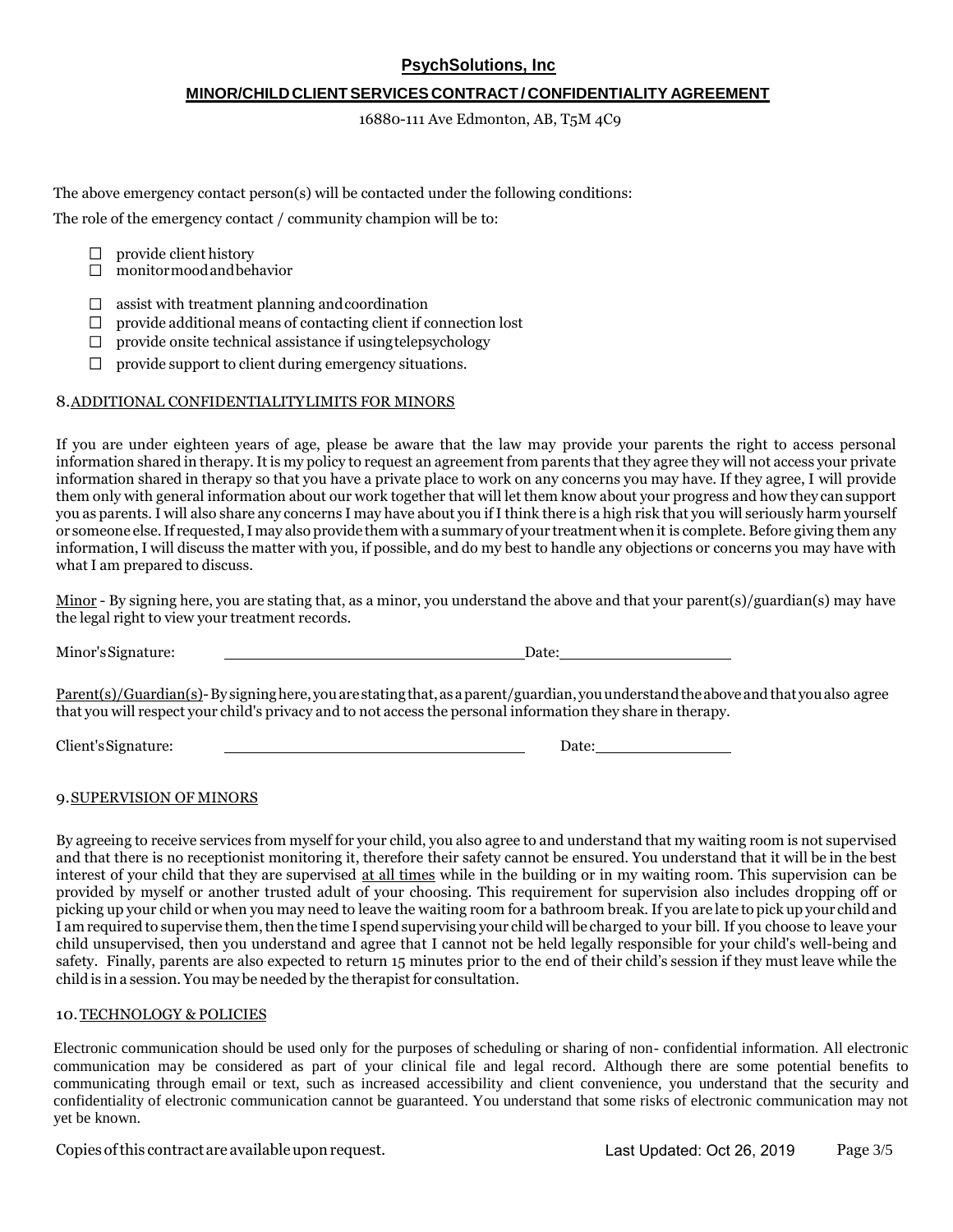# **MINOR/CHILD CLIENT SERVICES CONTRACT / CONFIDENTIALITY AGREEMENT**

# 16880-111 Ave Edmonton, AB, T5M 4C9

If you use these methods to communicate with me there is a reasonable chance that a third party may be able to intercept and eavesdrop on those messages. The kinds of parties that may intercept these messages include, but are not limited to:

- People in your home or other environments who can access your phone, computer, or other devices that you use to read and write messages.
- Your employer, if you use your work email to communicate with me.
- Third parties on the Internet such as server administrators and others who monitor Internet traffic.

You also understand that my time spent reading and replying to the information you send me will be charged to your account. Additionally, electronic communication is also not appropriate for emergency-based services. If you are in crisis, you understand that you will need to contact community emergency programs. If there is confidential information to be shared, please share this information by phone or in person. If after discussing the above risks and benefits, you would still like to communicate with me via non-secure electronic means, then please sign the consent for transmission of protected health information by non-secure means below.

I may not be able to respond to your messages and calls immediately. For voicemails and other messages, you can expect a response within 48 hours (weekends are excepted from this timeframe.) I may occasionally reply more quickly than that or on weekends, but please be aware that this will not always be possible. Be aware that there may be times when I am unable to receive or respond to messages, such as when out of cellular range or out of town. To ensure your safety, however, if you do not respond to my email or telephone call within 48 hours, then I may use my discretion to contact your champion or emergency contact to ensure you are safe.

### 11. TERMINATION OF THERAPY

Both you, as the client, and I, as the therapist, reserve the right to terminate therapy at any time at our own respective discretions. Reasons for termination by me may include, but are not limited to, untimely payment of fees, conflicts of interest, if your child's needs are outside of my scope of competence or practice, or the unauthorized use of any recording device with the signed consent of both myself and the client(s). Upon either party's decision to terminate therapy, I will generally recommend that you participate in one termination session which is intended to facilitate a positive termination experience and give both of us an opportunity to reflect on the work and future steps to be taken.

### 12. LIMITS OF SERVICESPROVIDED

Since this case involves child-clinical work, the Therapist shall not discuss this case with any person other than the parent(s) or those with legal custody, unless written consent is provided, or by Court Order or if a Parenting Coordinator is involved. In the case of 'Child and Family Services' involvement, regular communication with the Caseworker will occur. The only exception to this clause is for professionals that the Therapist consults with, while maintaining confidentiality, for continued professional development and to assist with case conceptualization and planning.

The Therapist will not provide a formal, written report for court, lawyers, or other legal systems. A written report shall also not be provided for regular counselling services. In the case of 'Child and Family Services' involvement, regular written progress reports will be completed.